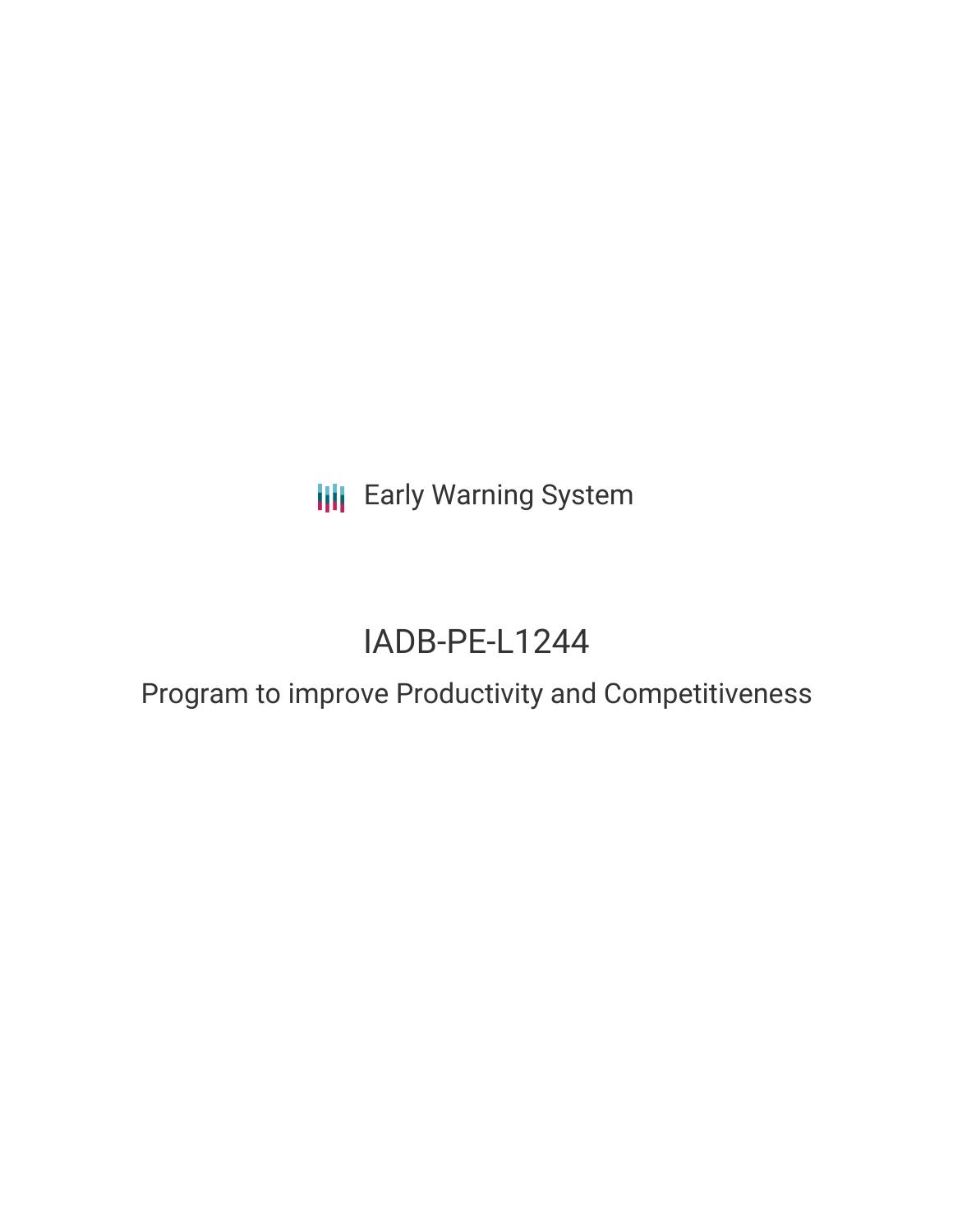

#### **Quick Facts**

| <b>Countries</b>               | Peru                                   |
|--------------------------------|----------------------------------------|
| <b>Financial Institutions</b>  | Inter-American Development Bank (IADB) |
| <b>Status</b>                  | Approved                               |
| <b>Bank Risk Rating</b>        | B                                      |
| <b>Voting Date</b>             | 2019-12-18                             |
| <b>Borrower</b>                | Government of Peru                     |
| <b>Sectors</b>                 | Law and Government                     |
| <b>Investment Type(s)</b>      | Loan                                   |
| <b>Investment Amount (USD)</b> | \$50.00 million                        |
| <b>Project Cost (USD)</b>      | $$50.00$ million                       |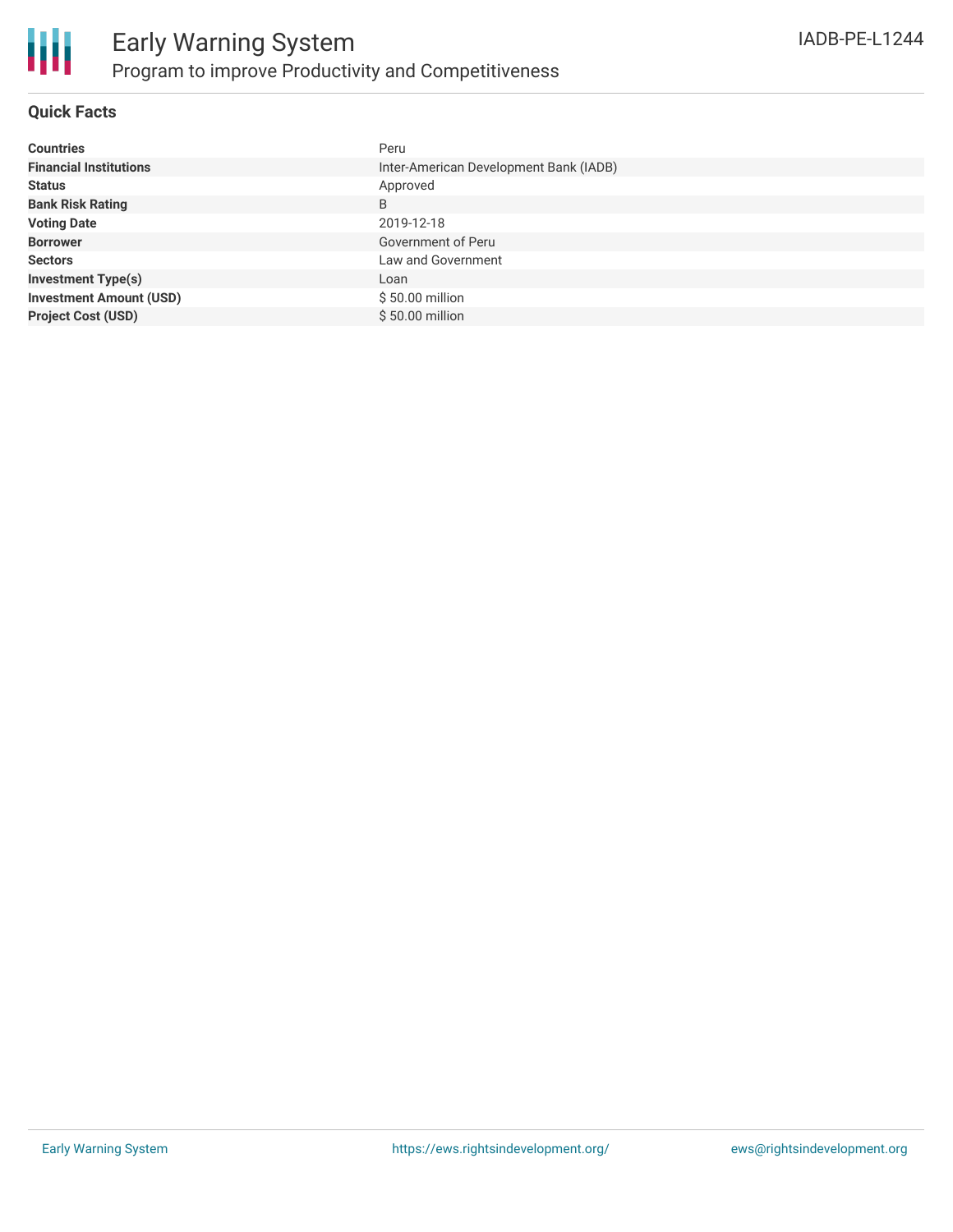

#### **Project Description**

Support the agenda of the Government of Peru in strengthening the competitiveness of the economy, in aspects related to the management of the infrastructure plan, innovation and productive development.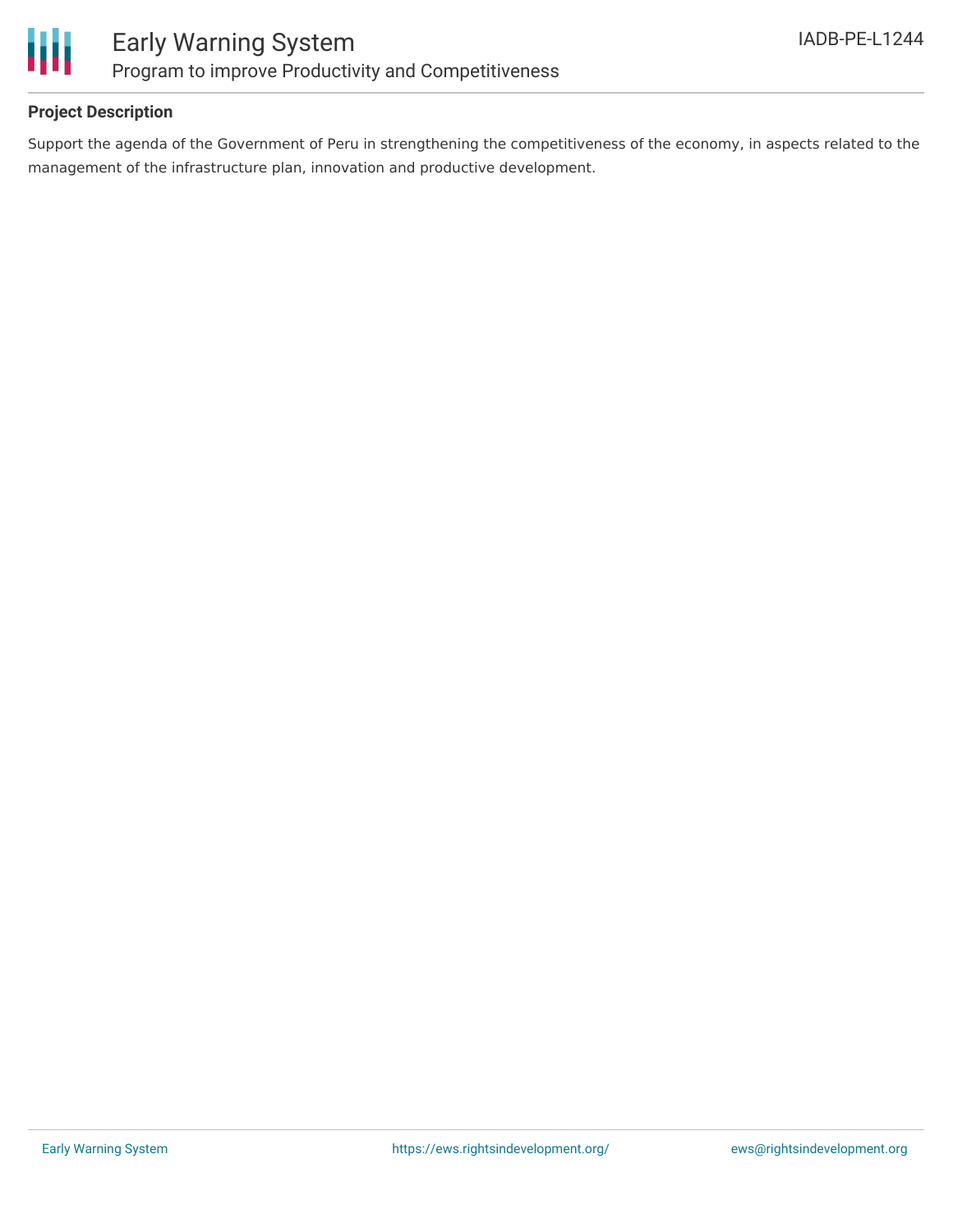

## Early Warning System Program to improve Productivity and Competitiveness

#### **Investment Description**

• Inter-American Development Bank (IADB)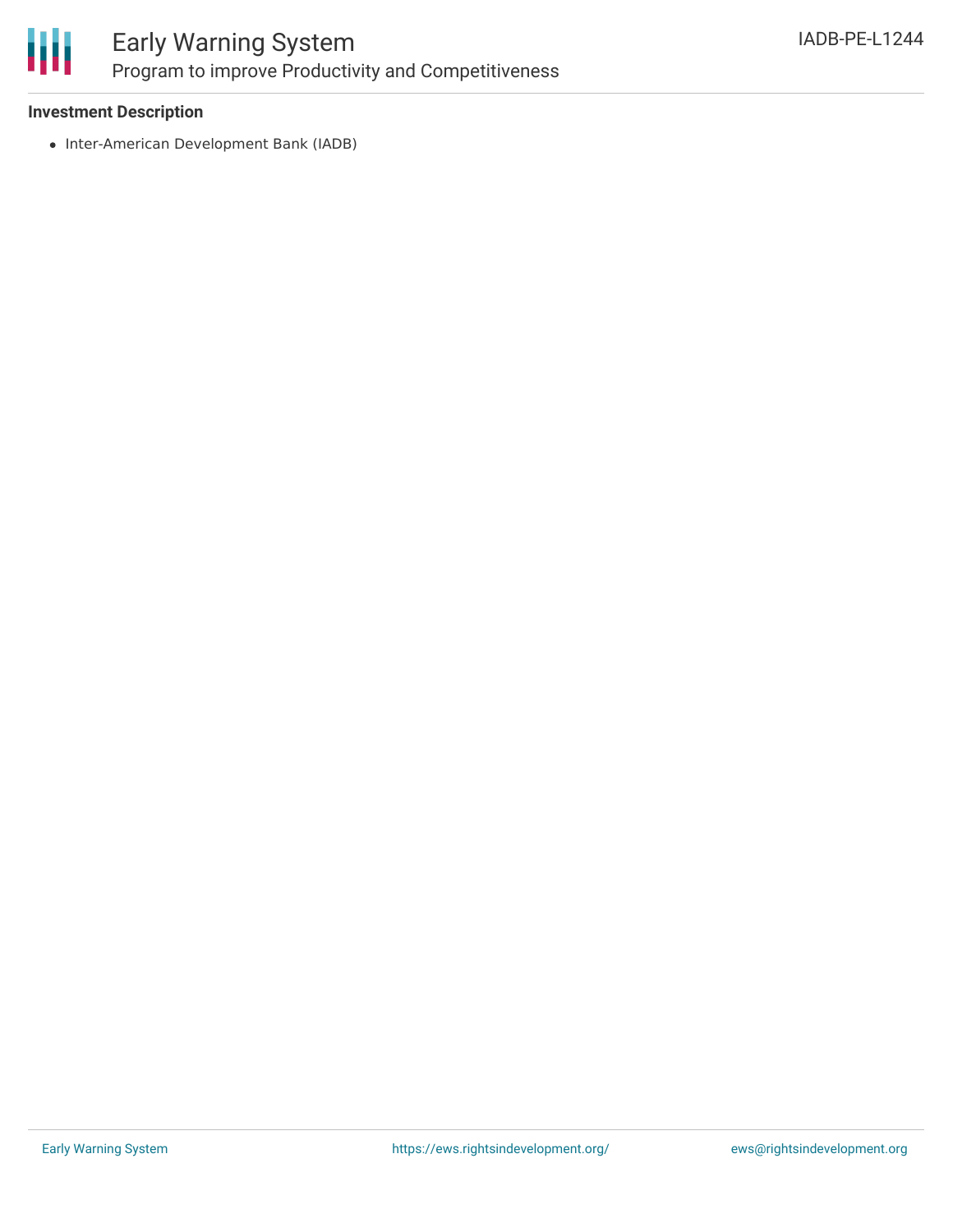#### **Contact Information**

#### ACCOUNTABILITY MECHANISM OF IADB

The Independent Consultation and Investigation Mechanism (MICI) is the independent complaint mechanism and fact-finding body for people who have been or are likely to be adversely affected by an Inter-American Development Bank (IDB) or Inter-American Investment Corporation (IIC)-funded project. If you submit a complaint to MICI, they may assist you in addressing the problems you raised through a dispute-resolution process with those implementing the project and/or through an investigation to assess whether the IDB or IIC is following its own policies for preventing or mitigating harm to people or the environment. You can submit a complaint by sending an email to MICI@iadb.org. You can learn more about the MICI and how to file a complaint at http://www.iadb.org/en/mici/mici,1752.html (in English) or http://www.iadb.org/es/mici/mici,1752.html (Spanish).